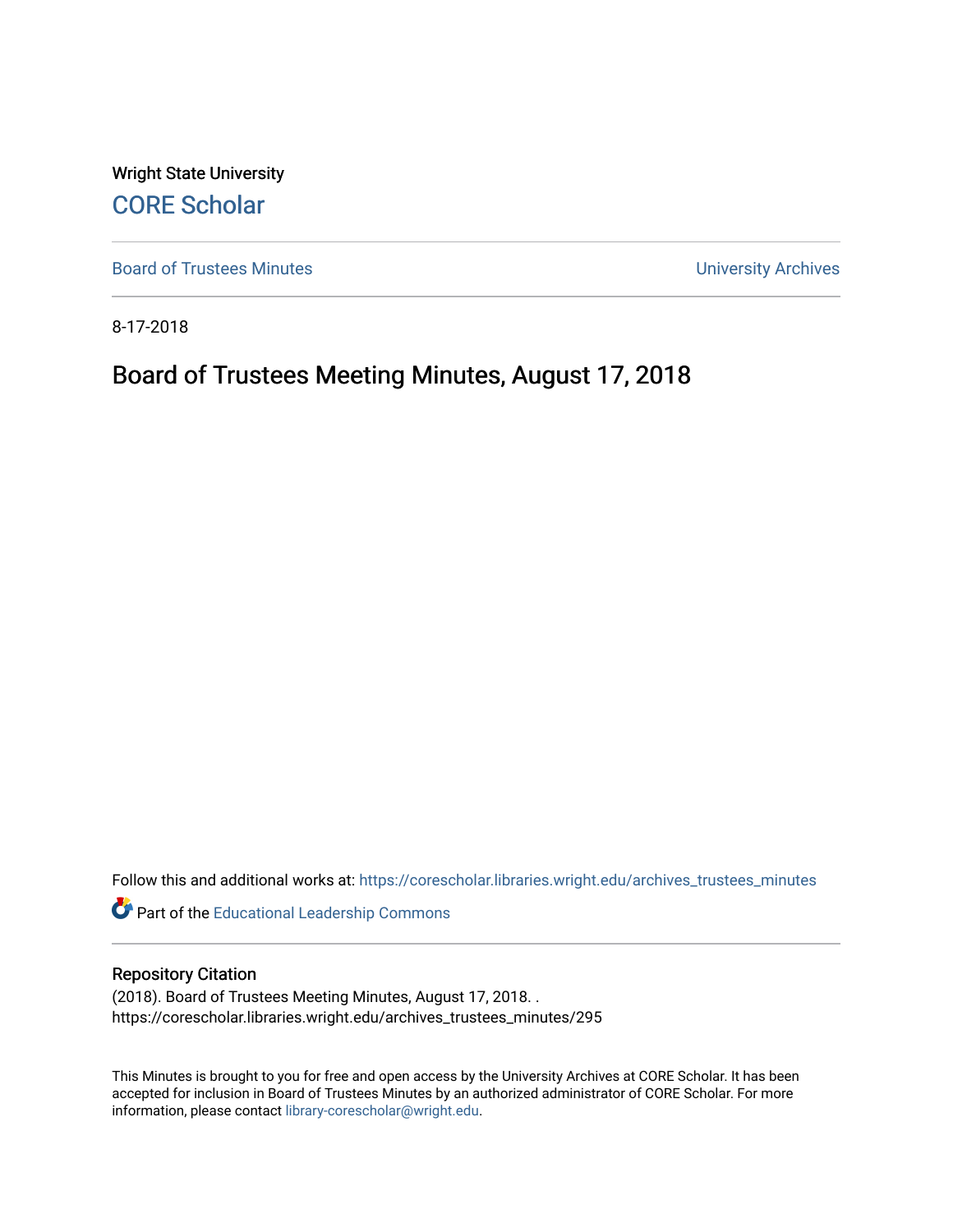### **WRIGHT STATE UNIVERSITY BOARD OF TRUSTEES OFFICIAL PROCEEDINGS OF THE THREE HUNDRED AND FORTY-SEVENTH MEETING**

# **August 17, 2018**

# **INDEX**

|                           |                                       | <b>Page</b>    | <b>Resolution</b> |
|---------------------------|---------------------------------------|----------------|-------------------|
| L                         | <b>CALL TO ORDER</b>                  | 1              |                   |
| Ш.                        | <b>CONFLICT OF INTEREST STATEMENT</b> | 1              |                   |
| III.                      | <b>PROOF OF NOTICE OF MEETING</b>     | 1              |                   |
| $\mathbf{I} \mathbf{V}$ . | <b>ANNOUNCEMENTS</b>                  | $\overline{2}$ |                   |
| V.                        | <b>BOARD TRAINING</b>                 | $\overline{2}$ |                   |
| VI.                       | <b>STRATEGIC PLANNING UPDATE</b>      | 3              |                   |
| VII.                      | <b>EXECUTIVE SESSION</b>              | 3              | $19 - 2$          |
| VIII.                     | <b>ADJOURNMENT</b>                    | $\overline{4}$ |                   |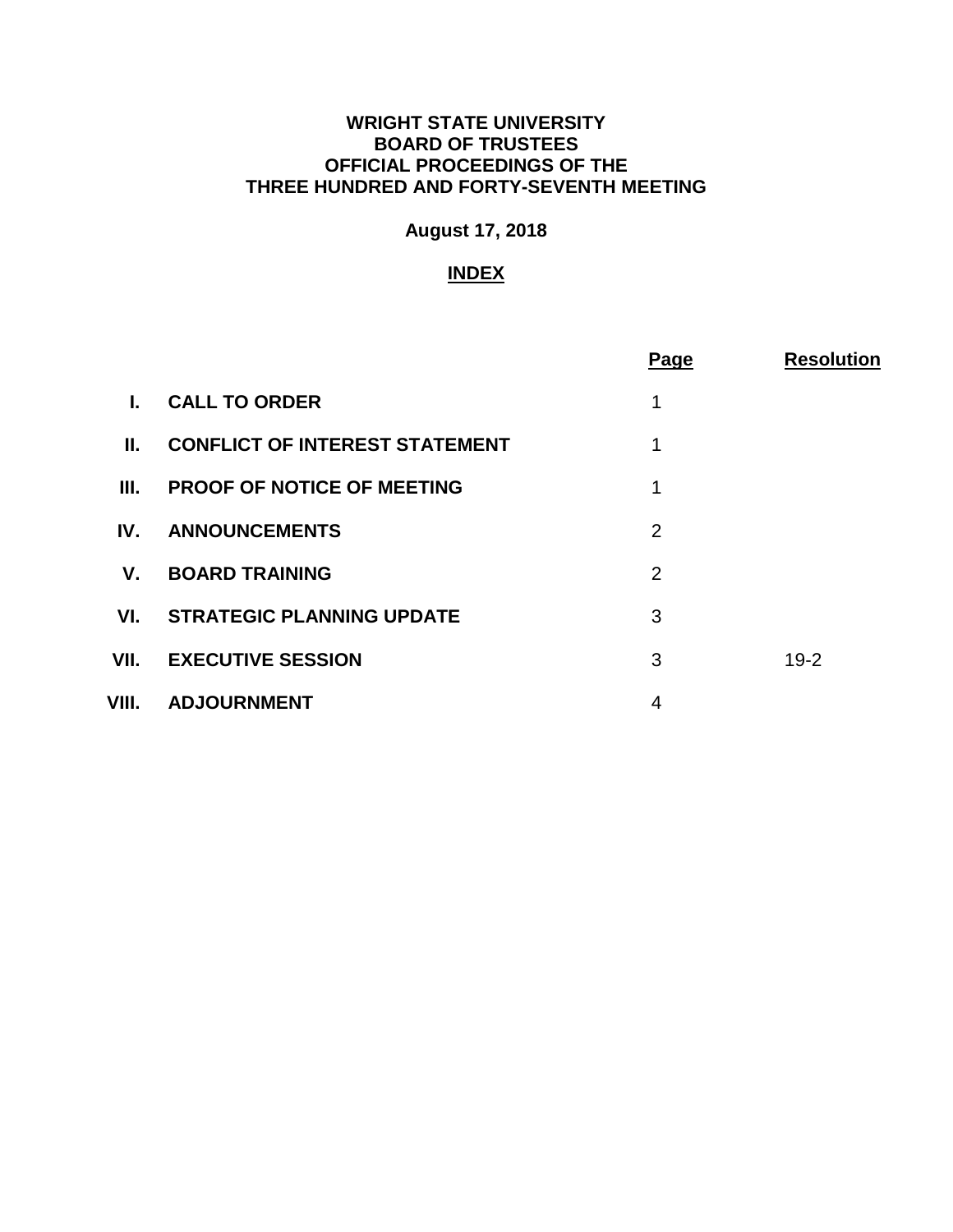### **WRIGHT STATE UNIVERSITY BOARD OF TRUSTEES OFFICIAL PROCEEDINGS OF THE THREE HUNDRED AND FORTY-SEVENTH MEETING**

### **August 17, 2018**

### **I. CALL TO ORDER**

 The meeting of the Wright State University Board of Trustees was called to order by Mr. Douglas Fecher, chair, on Friday, August 17, 2018, 1:00 p.m., in the Double Bowler Conference Room, 2455 Presidential Drive. Mr. Larry Chan, secretary to the Board of Trustees, called the roll:

### **Present**

#### **Absent**

Michael Bridges Douglas Fecher Sean Fitzpatrick Anuj Goyal Bruce Langos C.D. Moore Grace Ramos (late arrival) Austin Rains Shaun Wenrick

Stephanie Green William Montgomery

### **II. CONFLICT OF INTEREST STATEMENT**

 Mr. Fecher read the conflict of interest statement and reminded the Trustees to alert him to any potential conflicts should they present themselves during the meeting.

 *It is of the utmost importance to ensure that all University decisions are free from any real or perceived conflicts of interest.* 

 *Therefore, please be mindful of all obligations with which you have been charged as a Trustee of Wright State University; and take the steps you deem appropriate to perform your duties fairly and impartially.* 

### **III. PROOF OF NOTICE OF MEETING**

 Mr. Fecher reported that the meeting was called by written notification and a quorum was present.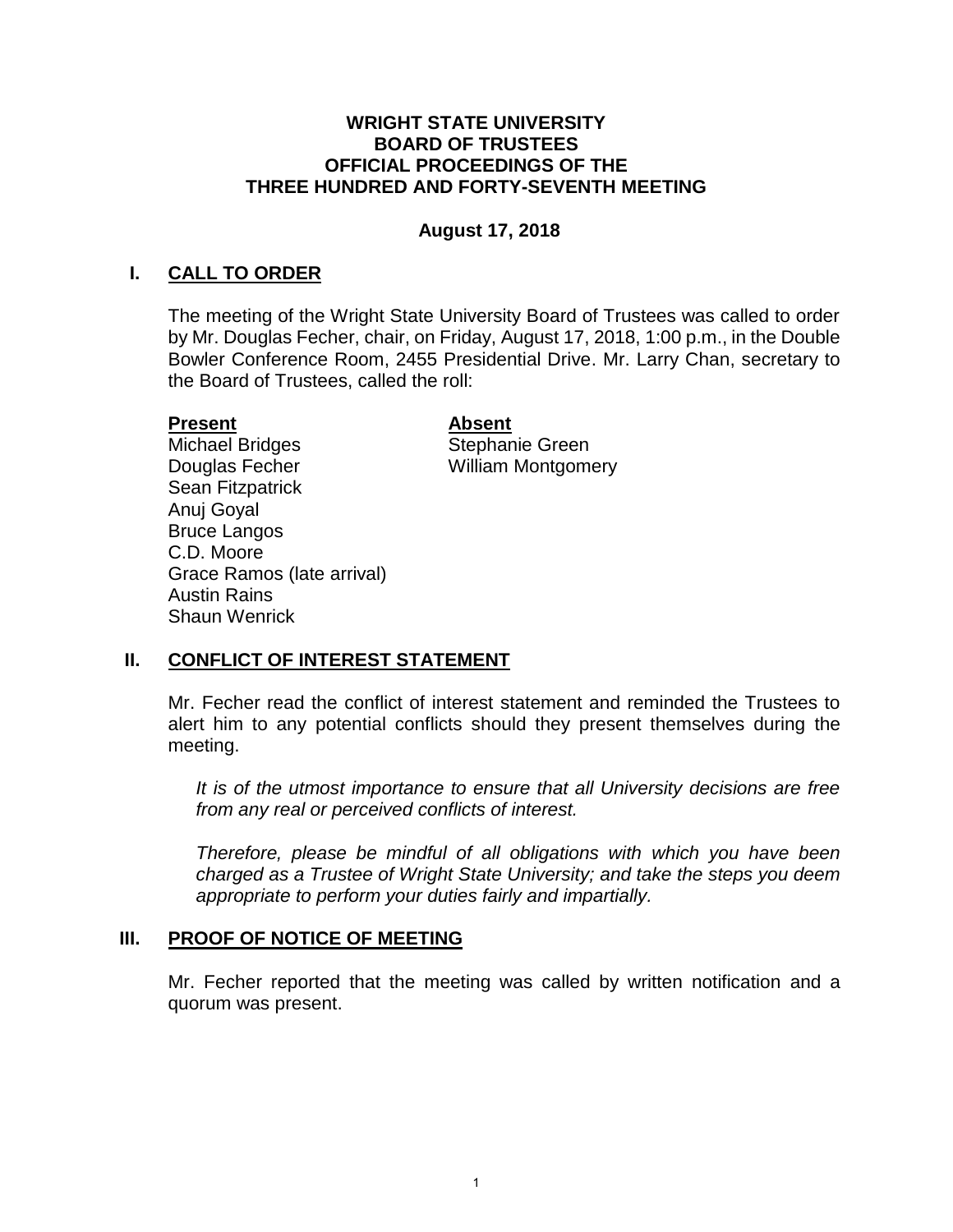### **IV. ANNOUNCEMENTS**

 Trustee Fecher introduced Mr. Shaun Wenrick, the governor's newly appointed Student Trustee to replace Mrs. Jordan (Large) Kingsley whose term has expired. Mr. Wenrick is pursuing a bachelor's degree in early childhood education and a minor in business and is currently serving as a head resident assistant in the Parks apartments on campus. He will serve a two year term on the Board.

 Mr. Fecher indicated that there was a full agenda for the meeting and to maximize time for the executive session agenda items, the training and updates section was being modified and shortened.

 Chair Fecher passed out the trustee's committee assignments for the year and highlighted the importance of Board training on topics such as public records and Ohio's open meetings act.

# **V. BOARD TRAINING**

 Offices Section, provided board training on the open meetings act and the public records acts. Ohio's Open Meetings Act (ORC 121.22) applies to "public bodies" when there is a prearranged gathering, attended by a majority of the members, and where the members are discussing or conducting public business. Such meetings require that a prior notice be given, are open to the public, and are Ms. Heather Buchanan, senior assistant attorney general in the Constitutional captured with minutes that are also a public record.

 All public meetings begin and end in public session. Closed door, or "executive sessions" of the Board are only permitted by law for a limited number of reasons which include discussion of personnel matters, the purchase of sale of property, pending or imminent court action, collective bargaining matters, and matters required by law to be kept confidential.

 For the Board to enter into Executive Session, a motion and second are needed followed by a roll call vote of the members. Official business of the Board such as decision-making or voting must be conducted in public session and requires a quorum of the members to take place.

 Ohio Revised Code 149.43 defines a "public record" as any records kept by any public office. These records can be any fixed medium that is created or received by any public office and these records document the activities of the office.

 The Board viewed the Association of Governing Board's (AGB) webinar on "Creating New Business Models and Implementing Revenue Diversification Strategies in Higher Education" and held a discussion on trends affecting higher education and the diversification of learning. Some of the brainstorming ideas for targeting regional educational needs included logistics and supply chain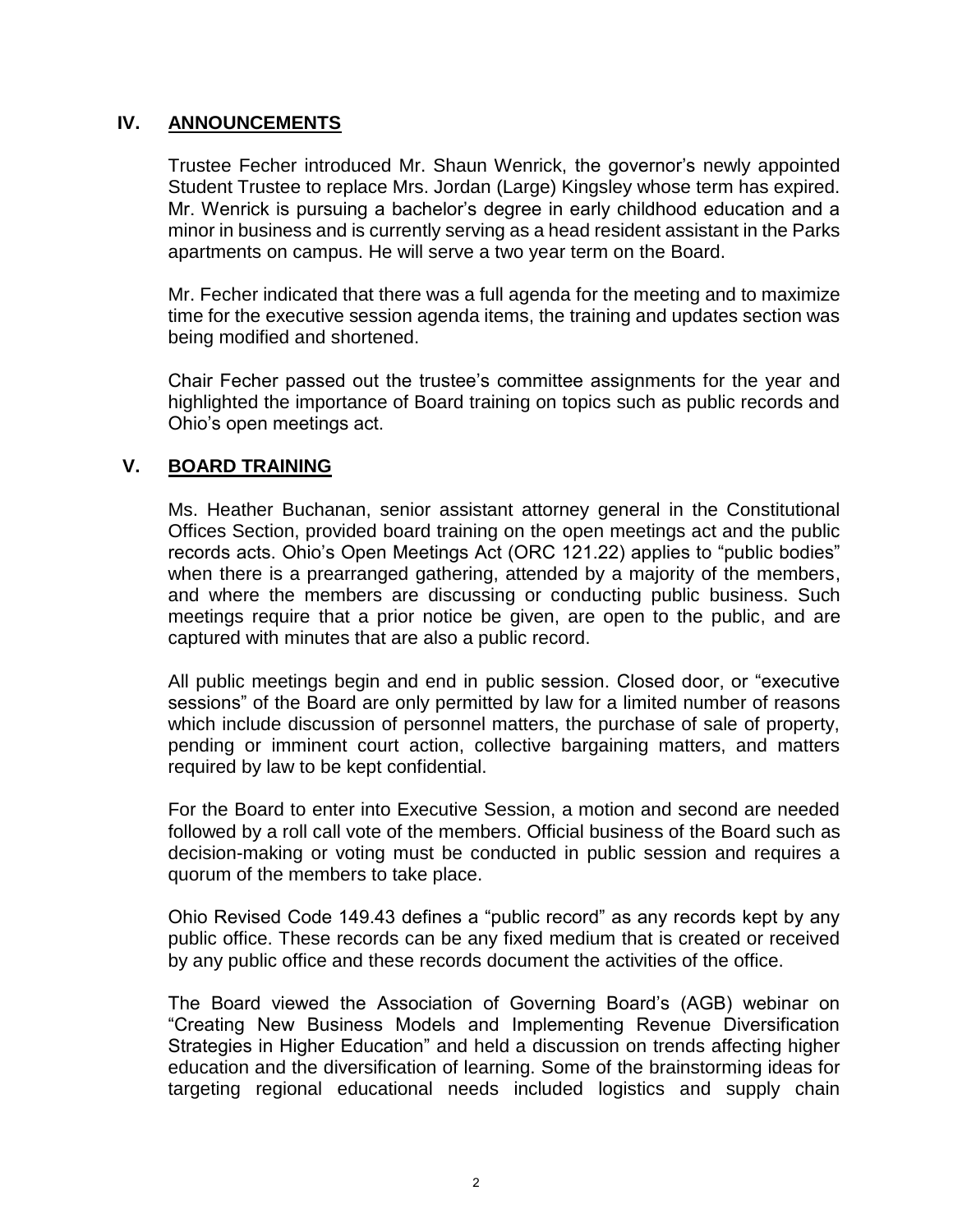cyber security. Wright State plans to use the development of its new strategic plan management, information technology, health care, workforce development, and to set university priorities and direction for the future.

# **VI. STRATEGIC PLANNING UPDATE**

 Dr. David Bright, chair of the Department of Management and International Business, and Mr. Michael Wiehe, director of the Applied Policy Research Institute are co-chairing the strategic planning process along with President Schrader.

 The Board heard from Dr. Bright and Mr. Wiehe on just a portion of the 90-minute strategic planning update that was planned. Using an appreciative inquiry process which includes bottom-up input from a variety of stakeholders, this eight-month process has generated a lot of energy to reorganize and collaborate across campus to move the university forward. Over 6,500 volunteer hours have been spent in strategic planning events since January 31, 2018.

 The new strategic plan will have measurable goals tied to budget, outline specific project initiatives with clear outcomes, and include accountability and a process for continuous review and update.

 Updated Mission and Vision statements have been developed and values that "shape our mission" and "define our character" have been identified. After hearing the proposed mission, vision and values statements, the Board offered their reaction. They proposed the following question: "How would this set us apart?" as we reinvent our approach to education and serving our students and our region.

 To help address this question, President Schrader shared a draft of the Strategy Statement which consists of a brief statement that defines Wright State overall objective, the University's scope or area of operation, and its unique advantage. A strategy statement is "the how" that translates the mission, vision and values into action. A strategy statement is not often seen in higher education but helps to define what sets Wright State apart from our peers.

 The Trustees discussed the role of Wright State in preparing students for the workforce and whether the focus should be on technical training and career development using STEM education as an example versus a liberal arts focus of teaching.

# **VII. EXECUTIVE SESSION**

 In accordance with the Ohio Open Meetings Law, the Board, after a majority of a quorum, determined to hold an Executive Session by offering the following resolution: